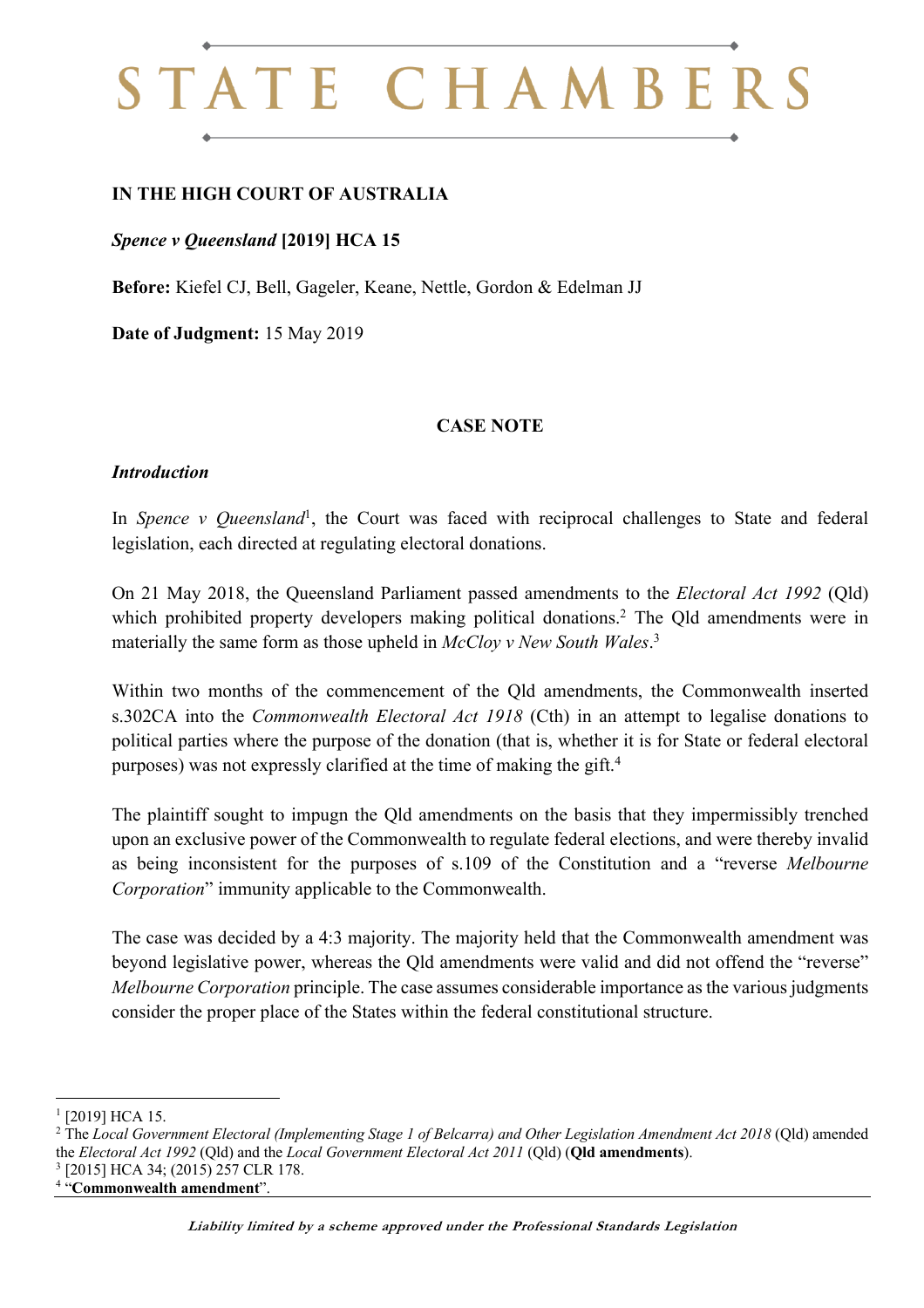### *The Parties and their respective Arguments*

Gary Spence was the former president of the Liberal National Party of Queensland. He commenced the proceedings contending that the Qld amendments placed an impermissible burden on the implied freedom of political communication by restricting the flow of funds to political parties' election campaigns. Faced with the obstacle of the decision in *McCloy v New South Wales*<sup>5</sup>, Spence sought to distinguish the case on the basis of facts which were said to show that Queensland's concerns with corrupting influences in elections were not as acute or preponderate as those which pertained in NSW.<sup>6</sup>

The plaintiff argued that the vice in the Qld amendments was that they did not differentiate between donations made to local councillors, State or federal election candidates. This meant that, on his argument, the Qld amendments were invalid as they purported to intrude upon an area of exclusive Commonwealth legislative competence, namely federal elections. This intrusion upon a significant area of Commonwealth government competence meant that the Qld amendments impermissibly burdened the Commonwealth's capacity to function as a government (referred to as the "reverse *Melbourne Corporation* principle").7

The State of Queensland countered these claims by reference to a report from its Crime and Corruption Commission, which highlighted corruption in local government elections arising from donations made by property developers.8 It followed, on Queensland's argument, that there was a legitimate, protective aim underpinning the Qld amendments, and that any burden on political communication was insubstantial as prohibited donors remained at liberty to communicate on political matters.

What emerges from the facts in the Special Case is that Queensland and the Commonwealth each made different policy choices about who may donate money to election campaigns. Queensland determined that there should be no contributions to political parties in the State by property developers.

By contrast, the Commonwealth sought to make its regime exclusive in relation to donations that would most directly affect its own interests<sup>9</sup>, which included establishing an immunity from State laws where donations were made without any specification as to whether they were to be used for Commonwealth or State election purposes. Much of the case turned on these "unallocated" donations, and their amenability to regulation.

## *The Issues*

The critical issue joined in argument was whether the Commonwealth has power to regulate political donations which, although not required to be so used, may be used for Commonwealth electoral purposes.<sup>10</sup>

 $5$  [2015] HCA 34; (2015) 257 CLR 178 (in which the Court upheld NSW legislation indistinguishable from the Old amendments). <sup>6</sup> Plaintiff's Written Submissions in No. B 35 of 2018 dated 29 January 2019 at [3], [30],[37]-[46]. In NSW, there were eight reports by ICAC containing findings of corrupt conduct since 1990 which provided a justification for the legislation considered in *McCloy*. <sup>7</sup> Derived from *Melbourne Corporation v Commonwealth* [1947] HCA 26; (1947) 74 CLR 31.

<sup>8</sup> Defendant's Written Submissions in No. B 35 of 2018 dated 20 February 2019 at [14], [18], [28]-[36].

<sup>9</sup> The only restriction was on foreign donors in respect of donations above certain monetary thresholds: see *Spence v Queensland* at [162] (Gordon J).

<sup>10</sup> Referred to in this Case Note variously as the "**unallocated middle**", or "unallocated donations"; (eg) *Spence v Queensland* at [135] (Nettle J); *Spence v Queensland* at [192]-[193] (Gordon J); [277] (Edelman J).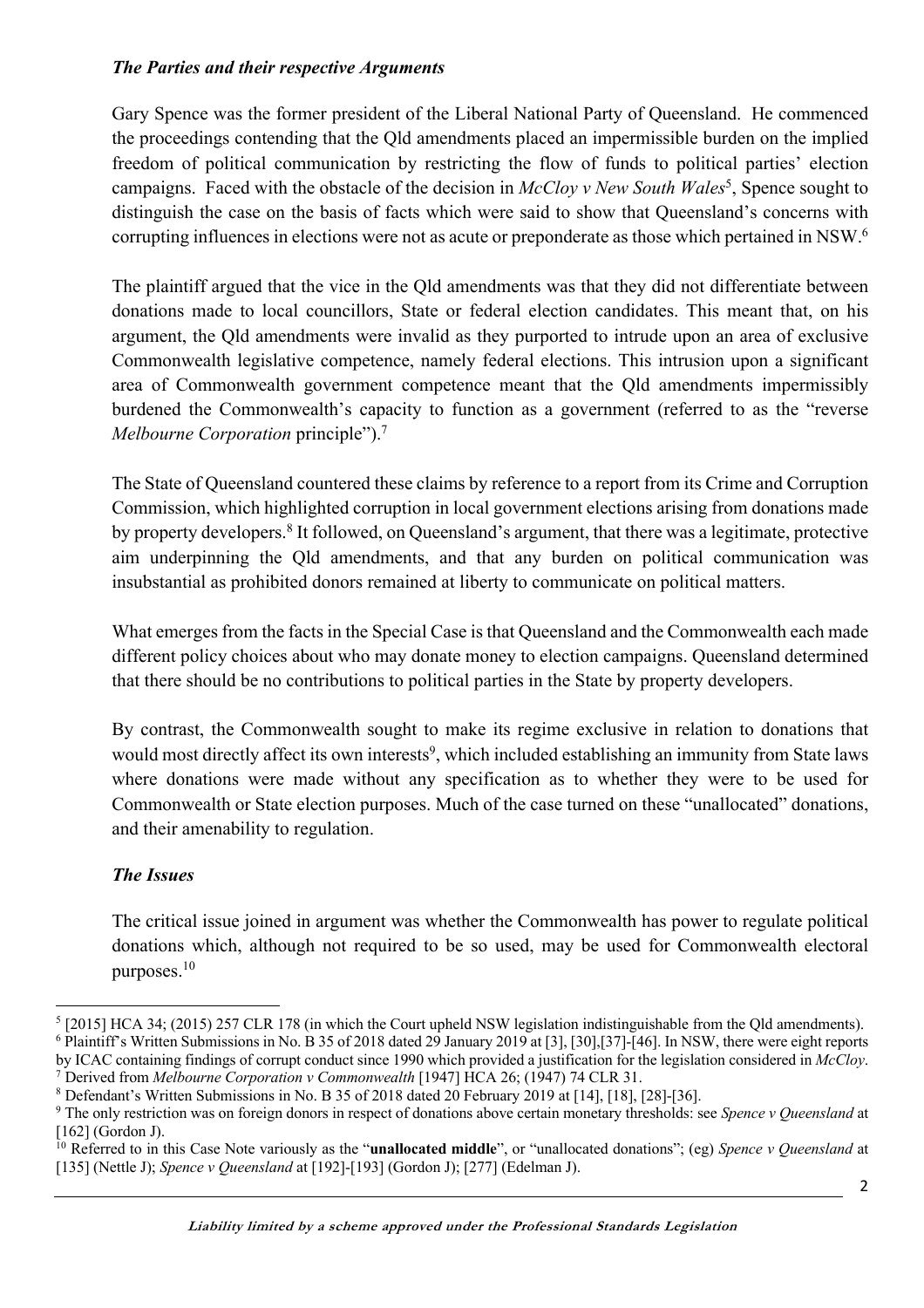The main questions dealt with in this Case Note are as follows:

- (1) Were the Qld amendments invalid because they are beyond the power of the State of Queensland to enact on the basis of:
	- (a) an implied doctrine of intergovernmental immunities; or
	- (b) on the basis that they impermissibly intrude into an area of exclusive Commonwealth legislative power?
- (2) Was the Commonwealth amendment valid, and if so, did s.109 of the Constitution render the Qld amendments invalid for inconsistency?
- (3) Did the Qld amendments impermissibly burden the implied freedom of political communication?
- (4) Was the Commonwealth amendment invalid as being contrary to the principle in *Melbourne Corporation*?11

## *The Reasons*

The majority comprised Kiefel CJ, Bell, Gageler and Keane JJ.12 Nettle J, Gordon J and Edelman J each delivered dissenting reasons.

## *Q1(a). Were the Qld Amendments invalid for intruding upon an area of exclusive Commonwealth power to regulate federal elections?*

Spence and the Commonwealth argued that the Qld amendments impermissibly intruded into a forbidden area of exclusive Commonwealth legislative power as they were laws relating to elections, and because they touched or concerned federal elections more than merely incidentally.<sup>13</sup>

The Majority rejected the notion that any structural implication of exclusive Commonwealth legislative power can be drawn from the limited references to State legislative power in the Constitution.14

The power of the Commonwealth to regulate federal elections is found in s.51(xxxvi) of the Constitution.15 Sections 10 and 31 of the Constitution are provisions dealing with the election of senators and members of the House of Representatives "[u]ntil the Parliament otherwise provides".<sup>16</sup>

<sup>&</sup>lt;sup>11</sup> A sub-issue was whether the Commonwealth amendment was invalid because it purported to operate in a manner contrary to the principle in *University of Wollongong v Metwally* [1984] HCA 74; (1984) 158 CLR 447, namely that a Commonwealth law cannot override the temporal operation of section 109 of the Constitution? The Majority found it unnecessary to decide the issue. The minority Justices rejected the submission.

<sup>12</sup> "**Majority**".

<sup>&</sup>lt;sup>13</sup> Spence v Queensland at [48] (Kiefel CJ, Bell, Gageler and Keane JJ).

<sup>&</sup>lt;sup>14</sup> The Commonwealth and Spence placed reliance on ss.7, 9, 10, 29 and 31 of the Constitution.

<sup>&</sup>lt;sup>15</sup> That is, to make laws with respect to "matters in respect of which [the] Constitution makes provision until the Parliament otherwise provides"

<sup>&</sup>lt;sup>16</sup> As supplemented by the conferral of incidental power in s.51(xxxix).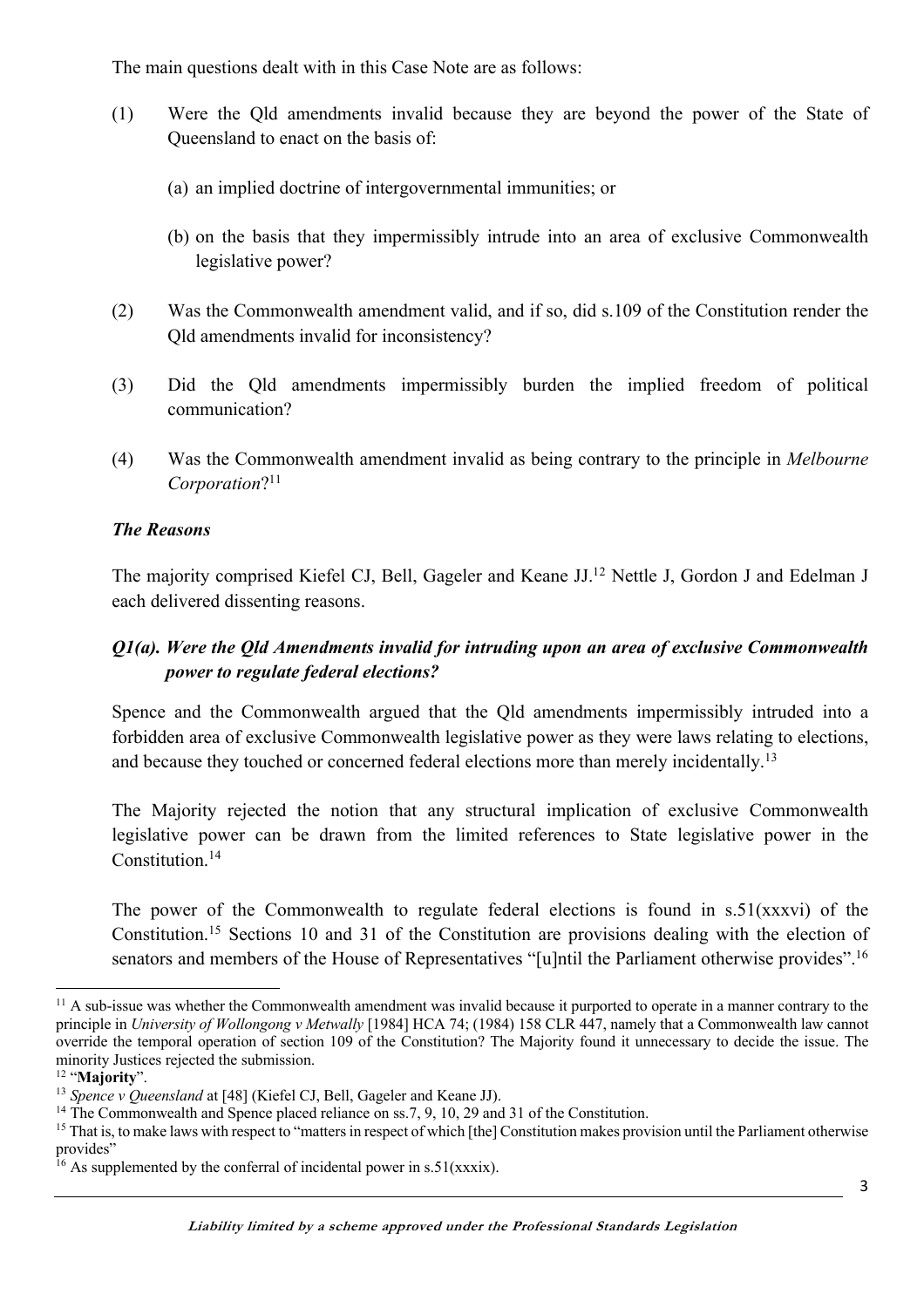The conferrals of power in s.51 are concurrent with the State legislative power referred to in s.107 of the Constitution.17 It followed that there could be no conclusion of exclusivity drawn from the text or structure of the Constitution.

Spence and the Commonwealth also placed reliance on the authority of *Smith v Oldham*<sup>18</sup> for the proposition that the power to regulate federal elections is exclusive to the Commonwealth. In that case, Griffiths CJ stated that: "It is not disputed that that Parliament has power to make laws for the regulation of federal elections. In my opinion that power is an exclusive power. The matter is one in which the States as such have no concern".<sup>19</sup> The Majority, however, rejected this submission on the basis that *Smith v Oldham* was pre-*Engineers* authority.20

The Majority identified *R v Brisbane Licensing Court; Ex parte Daniell* as a case which accepted that there was no exclusivity over the subject matter of federal elections.21 *Ex parte Daniell* proceeded on the basis that a State law regulating a State electoral process may have a materially adverse impact on the federal electoral process, but that the Commonwealth Parliament can protect itself from that impact through the operation of s.109 of the Constitution.

The Majority found that the Qld amendments might well have touched and concerned federal elections "more than incidentally", but they did not for that reason travel beyond State legislative competence.<sup>22</sup>

Nettle J was of the view that *Smith v Oldham* "cannot be sloughed off as a product of the now discredited reserved powers doctrine" as it had "nothing to do with reserved powers".23 His Honour observed that the Court has repeatedly invoked *Smith v Oldham* as establishing that the legislative power of the Commonwealth with respect to Commonwealth elections is "essentially exclusive".<sup>24</sup>

Gordon J did not find it useful to decide the issue of whether the Commonwealth power in this area was exclusive. Notably, her Honour stated that, by doing so, "any unintended endorsement or revival of ideas rejected in the *Engineers' Case*" would be avoided.25 Her Honour did not consider that the Queensland amendments were beyond State legislative power "despite having some operation on gifts for Commonwealth electoral purposes".26

Edelman J commenced his analysis with the trite observation that, before Federation, there was no need for the colonies to extend their laws to federal elections "which did not then exist". <sup>27</sup> The subsequent allocation of legislative power under the Constitution "was neither a conferral of legislative

<sup>17</sup> *Spence v Queensland* at [46].

<sup>&</sup>lt;sup>18</sup> [1912] HCA 61; (1912) 15 CLR 355.

 $19$  at p.385.

<sup>&</sup>lt;sup>20</sup> Spence v Queensland at [41]; the decision in *Smith v Oldham* was also said to be limited to a recognition that there may be limits to the extent of the State legislative power that is referred to in s.107 of the Constitution, which was a different matter to whether there existed an area of exclusive Commonwealth legislative power into which an exercise of State legislative power cannot intrude: at [47].

<sup>&</sup>lt;sup>21</sup> [1920] HCA 24; (1920) 28 CLR 23.

<sup>22</sup> *Spence v Queensland* at [50].

<sup>23</sup> *Spence v Queensland* at [122].

<sup>24</sup> *Spence v Queensland* at [131].

<sup>25</sup> *Spence v Queensland* at [200].

<sup>26</sup> *Spence v Queensland* at [267].

<sup>27</sup> *Spence v Queensland* at [289].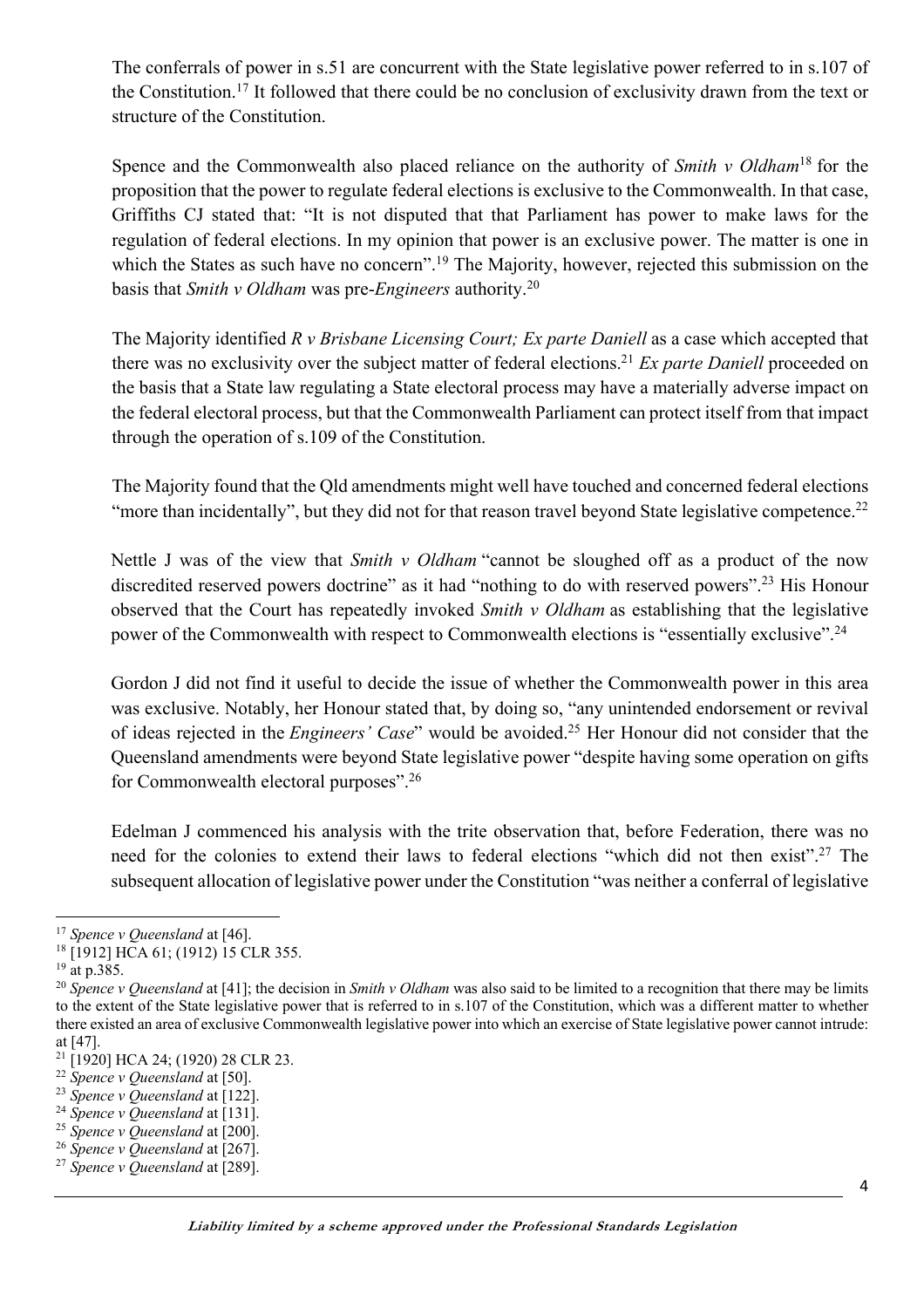power upon the State parliaments in relation to federal elections nor was it based upon an assumption of an absence of State legislative power in relation to federal elections".<sup>28</sup> No structural implications derived from the Constitution demanded such a result.<sup>29</sup>

As to *Smith v Oldham*, Edelman J was of the view that the Court in that case did not rely upon the doctrine of reserved powers for its conclusion that there was an absence of State power over federal elections.<sup>30</sup> Rather, the "essence of the reasoning of each member" of the Court was simply that the States had no interest in the subject matter of federal elections.

However, his Honour observed that the circumstances of the present case exposed "the underlying fallacy" in the assumption that States could have no interest in federal elections. A donation given for federal electoral purposes may nevertheless be used on an issue of both federal and State concern, or to promote the brand of a political party that operates at both levels. <sup>31</sup> It followed that *Smith v Oldham* had no precedential weight.

Edelman J accordingly rejected the notion of Commonwealth exclusivity over federal elections.<sup>32</sup>

The result was that five Justices treated the Commonwealth's power over the subject matter of federal elections as non-exclusive, with only Nettle J being prepared to hold otherwise.<sup>33</sup>

## **Q1(b).** *Were the Qld Amendments invalid based on a reverse Melbourne Corporation principle?*

Spence argued that the Qld amendments were invalid based on the doctrine of inter-governmental immunities expounded in the *Melbourne Corporation Case*. In *Melbourne Corporation*, Dixon J stated:

"The foundation of the Constitution is the conception of a central government and a number of State governments separately organized. The Constitution predicates their continued existence as independent entities".34

The doctrine of inter-governmental immunities expounded in *Melbourne Corporation* is a structural implication built on that conception.

In *Pirrie v McFarlane*35, it was held that that members of the Commonwealth Armed Forces were subject to State laws regulating driving licences notwithstanding the Commonwealth officer was driving a car without a licence in the course of his duties.<sup>36</sup>

<sup>36</sup> The US Supreme Court had held, on the same facts, that the States had no power to regulate the activities of federal officers in this respect: *Johnson v. Maryland*, 254 US 51 (1920).

<sup>28</sup> *Spence v Queensland* at [289].

<sup>29</sup> *Spence v Queensland* at [298].

<sup>30</sup> *Spence v Queensland* at [290]-[291].

<sup>31</sup> *Spence v Queensland* at [293].

<sup>32</sup> *Spence v Queensland* at [298]-[305].

<sup>&</sup>lt;sup>33</sup> Kiefel CJ, Bell, Gageler & Keane JJ, and Edelman J).

<sup>34</sup> [1947] HCA 26; (1947) 74 CLR 31 at p.82.

 $35$  (1925) 36 CLR 170.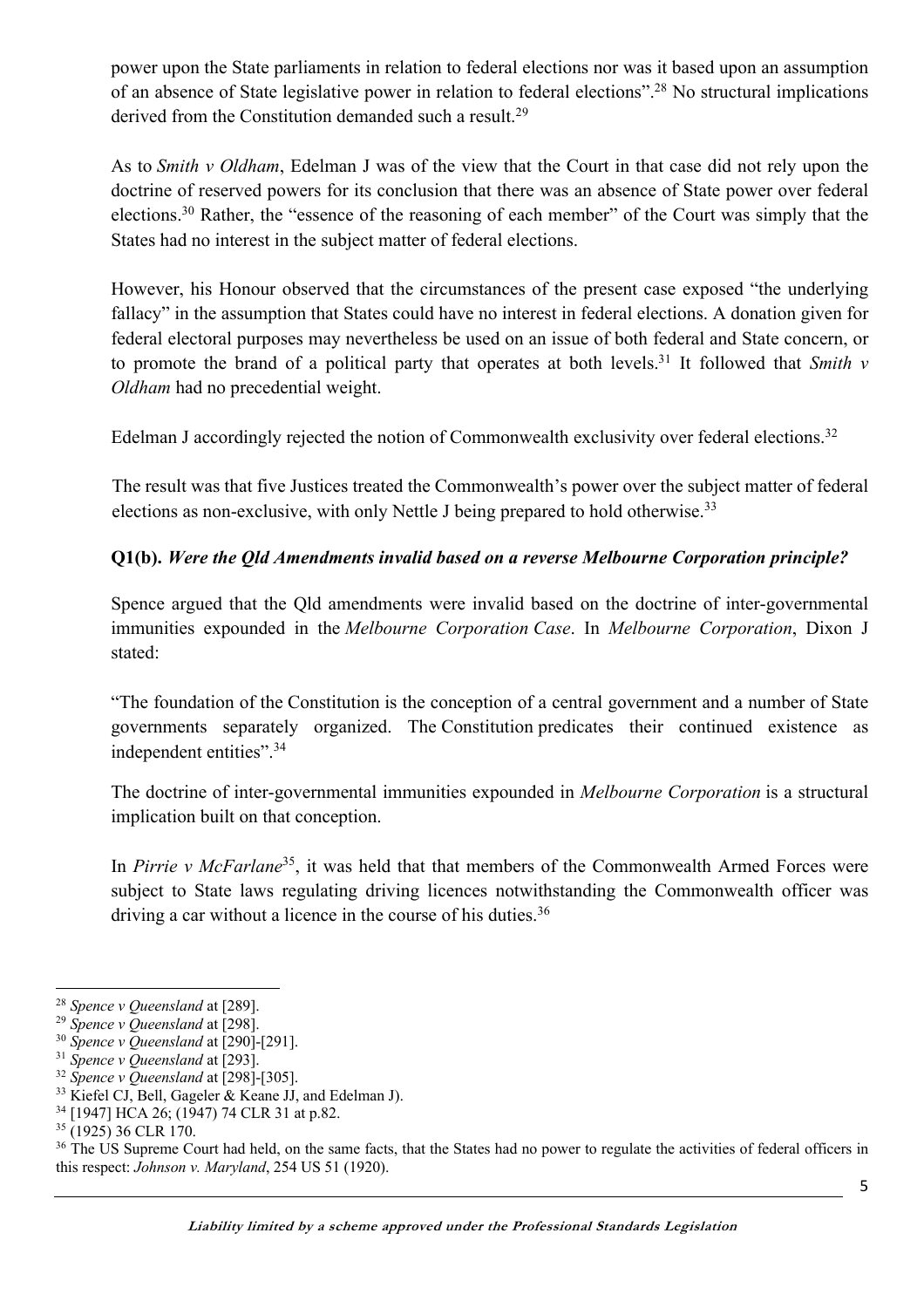Knox CJ reasoned that the Commonwealth had the ability to protect itself from State laws if it chose to do so (that is, by utilising s.109 of the Constitution).<sup>37</sup> Starke J also upheld the State law on the basis that it was "not aimed particularly at the Defence Forces" and because the Commonwealth had ample legislative power to maintain its Forces free from any inconvenient legislation of the States.<sup>38</sup>

In *West v Commissioner of Taxation (NSW)*39, the Court held that a State could tax the pension of a retired federal public servant. Once again, the various judgments focused on the ability of the Commonwealth to shield itself and its employees from State taxation if it so wished.

In *Uther v Federal Commissioner of Taxation*<sup>40</sup>, a majority of the Court decided that the State could limit the Commonwealth prerogative right to priority payment in the case of a liquidation. Dixon J dissented in *Uther* on the basis that it was beyond the competence of the State to abrogate the Commonwealth's priority. Dixon J rejected s.107 of the Constitution as establishing any foundation for the majority's reasoning, arguing that, at the instant the Colonies became States upon Federation, they had no power to regulate the relations between the Commonwealth and its subjects because "it formed no part of the old colonial power".<sup>41</sup>

In *Essendon Corporation v Criterion Theatres Ltd*<sup>42</sup>, the issue was whether the Commonwealth was liable to municipal rates in respect of premises which were taken over and occupied by the Commonwealth Defence Forces. Dixon J held that "the State may not levy a tax directly upon the Commonwealth in respect of the execution of its duties or the exercise of its functions".43 As the Defence Forces were temporary occupants of the properties, the tax was not technically in violation of s.114 of the Constitution.

This, however, raises the issue of whether the doctrine of Commonwealth immunity developed by Dixon J could be said to conform with the spirit of the Federal Constitution which at one level purports to recognise an immunity from taxation in s.114, but upon a strict reading applies the reciprocal immunities to "property" only.44

Dixon J, although the sole dissentient *Uther*, carried the day when the issue of Commonwealth priority in liquidation came before the Court in *The Commonwealth v Cigmatic Pty Ltd*. <sup>45</sup> The Court held that a State law could not abrogate a Commonwealth prerogative claim. Dixon CJ rejected the notion that *Cigmatic* was merely the reflection of the application of the *Melbourne Corporation* principle in reverse.<sup>46</sup> To Dixon CJ, what was important was the absence of State legislative power and not on any implication derived from the federal nature of the Constitution.

<sup>37</sup> (1925) 36 CLR 170 at p.184.

<sup>38</sup> (1925) 36 CLR 170 at p.228-229.

<sup>39</sup> (1937) 56 CLR 657.

<sup>40</sup> (1947) 74 CLR 508.

<sup>41</sup> (1947) 74 CLR 508 at pp.530-531.

<sup>42</sup> (1947) 64 CLR 1.

<sup>43</sup> (1947) 64 CLR 1 at p.17.

<sup>44</sup> See Jeremy Kirk, "Constitutional Implications (I): Nature, Legitimacy, Classification, Examples" [2000] *MelbULawRw* 26; (2000) 24(3) *Melbourne University Law Review* 645.

<sup>45</sup> *Cigmatic* [1962] HCA 40; (1962) 108 CLR 372.

<sup>46</sup> *Cigmatic* [1962] HCA 40; (1962) 108 CLR 372 at p.378.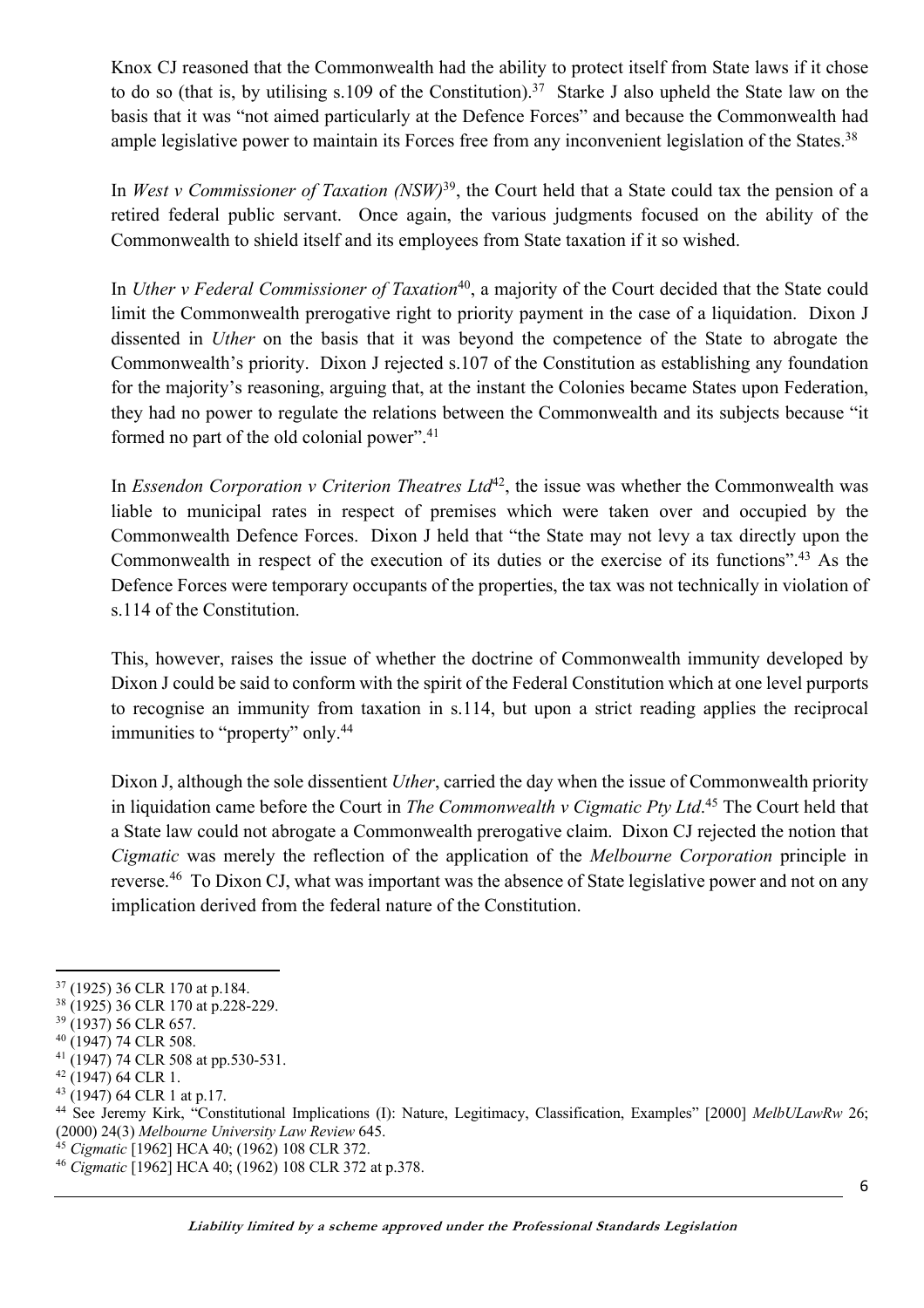The *Cigmatic* doctrine of implied Commonwealth immunity from State legislation was revisited in *Re Residential Tenancies Tribunal (NSW); Ex parte Defence Housing Authority*. 47 In that case the Defence Housing Authority leased property for Defence personnel. The owners of properties leased by the Authority sought to exercise rights to inspect premises pursuant to orders made by the Residential Tenancies Tribunal of NSW. The Authority maintained that it was not bound by orders of a State Tribunal on the basis of the *Cigmatic* immunity. A majority of the Court held that the Authority was subject to the orders of the Tribunal. In doing so, the majority purported to apply the doctrine from *Cigmatic.* 48

Brennan CJ in *Re Residential Tenancies Tribunal* adopted a similar approach to Dixon CJ in confining the *Melbourne Corporation* principle to a constraint upon Commonwealth legislative power. 49 Brennan J's approach was criticised in *Spence*.<sup>50</sup> His Honour's approach, however, is to be contrasted with the approaches, for example, of Dawson, Toohey and Gaudron JJ. Their Honours employed the language of *Melbourne Corporation* when attempting to assign a foundation to the *Cigmatic* doctrine.<sup>51</sup>

In Dixon J's analysis in *Uther* and later in *Cigmatic*, the federal system "is necessarily a dual system" in which "you do not expect to find either government legislating for the other. But supremacy, where it exists, belongs to the Commonwealth, not the States".52

In *Spence*, it was submitted by the States that the operation of s.109 of the Constitution meant there was no need for the Commonwealth to be protected by an implied immunity from interference by State law.

The Majority recognised that, in practical terms, there is more scope for a Commonwealth law to interfere with operations of the government of a State than there is for a State law to interfere with operations of the government of the Commonwealth because of s.109.53 However, their Honours reasoned that the reciprocal operation of the structural implication was not displaced merely because s.109 allows a Commonwealth law to be used as a shield.

Although couched in the language suggestive of a lack of State power to enact laws that impermissibly burden the Commonwealth, the Court in *Spence* held that there was indeed a "reverse" *Melbourne Corporation* immunity available to the federal government. Without reference to the majority judgments in *Pirrie v McFarlane*, the Majority found that "[t]he reciprocal operation of the structural implication is not displaced merely because s 109 allows a Commonwealth law to be used as a shield".<sup>54</sup>

<sup>47</sup> (1997) 190 CLR 410.

<sup>&</sup>lt;sup>48</sup> However, reformulated in the sense that a distinction was drawn between the "capacities" of the Federal Executive Government and "exercise" of those capacities: pp. 438-439 (Dawson, Toohey and Gaudron JJ).

<sup>49</sup> *Re Residential Tenancies Tribunal* (1997) 190 CLR 410 at p.425.

<sup>50</sup> [2019] HCA 15 at [101] (Kiefel CJ, Bell, Gageler & Keane JJ); at [308] (Edelman J); see also Anne Twomey "*Federal Limitations and Legislative Power of the States and the Commonwealth to Bind One Another*" [2003] *FedLawRw* 20; (2003) 31(3) *Federal Law Review* 507.

<sup>51</sup> *Re Residential Tenancies Tribunal* (1997) 190 CLR 410 at p.443.

<sup>52</sup> *Uther* at p.529; see also *Essendon Corporation v Criterion Theatres Ltd* (1947) 74 CLR 1 at p.22 (Dixon J).

<sup>53</sup> *Spence v Queensland* at [103] (Kiefel CJ, Bell, Gageler & Keane JJ).

<sup>54</sup> [2019] HCA 15 at [103] (Kiefel CJ, Bell, Gageler & Keane JJ).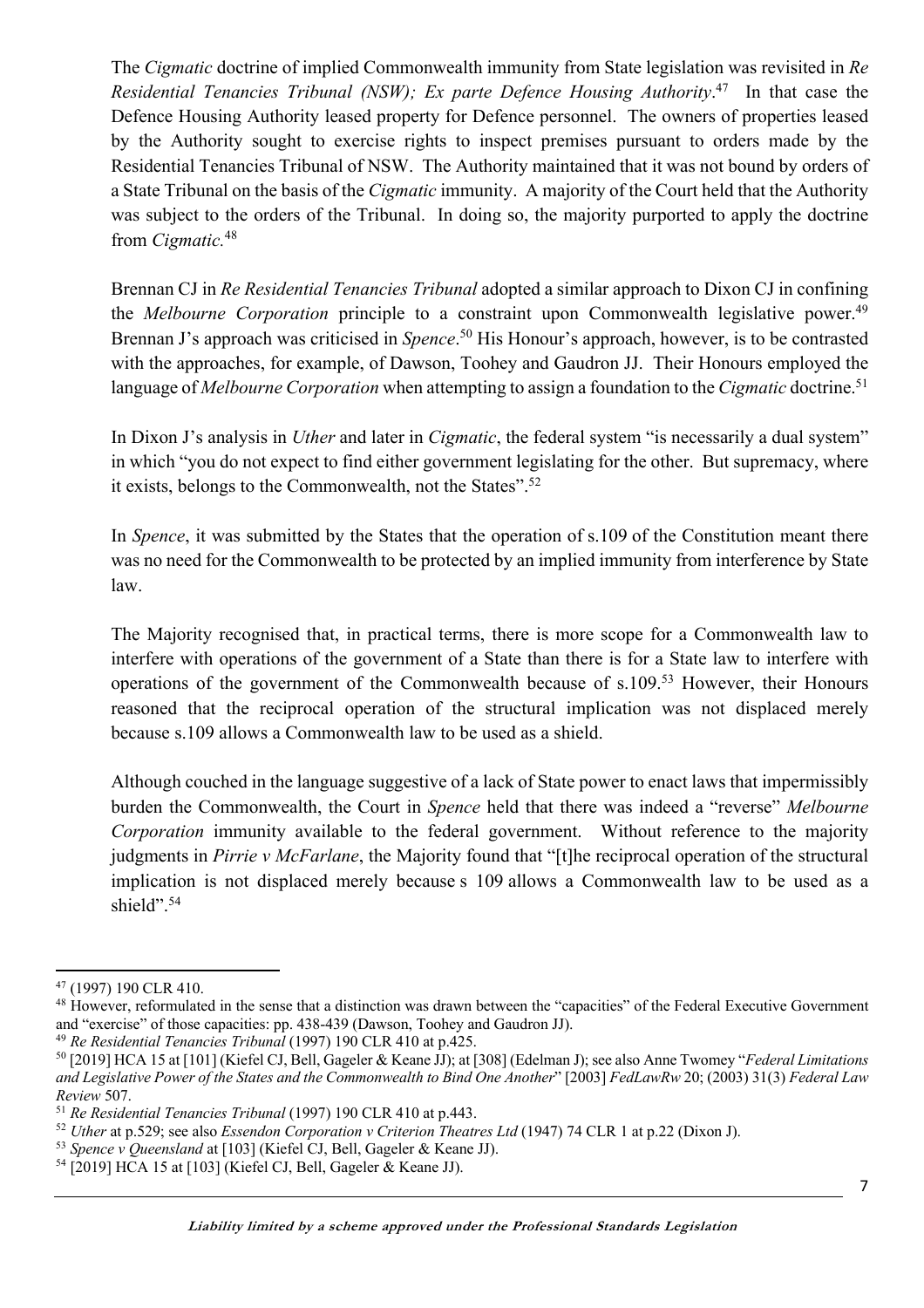The Majority held that the Qld amendments did not impose a special disability or burden on the Commonwealth. The Qld amendments did not deny to the Commonwealth the capacity to regulate its own elections. The most that could be said of the Qld amendments was that they denied to some participants in the federal electoral processes a source of funds that would otherwise be available.<sup>55</sup> In language consistent with that employed in *Fortescue*, the Majority held that the State laws were "not directed to the Commonwealth" and they did "not impose a special disability or burden on the Commonwealth".56

Gordon J thought it "unnecessary to decide whether a reverse *Melbourne Corporation* principle exists, beyond that identified in *The Commonwealth v Cigamatic Pty Ltd (In liq)*" as any such doctrine "would not be infringed by prohibition of a limited class of political donations" as the prohibition as not "directed at the Commonwealth" nor did it impose any "special disability or burden on the exercise of powers and fulfilment of functions which curtails the Commonwealth's capacity to function".57

Edelman J in his dissent found that the Commonwealth electoral laws were valid. However, his Honour, like the Majority, found "a symmetrical application of the implication" such that the *Melbourne Corporation* principle also applied in reverse.<sup>58</sup>

After setting out the various formulations of the *Melbourne Corporation* principle, Edelman J stated that they could be "reduced to a consideration of the magnitude of the burden upon the other polity's capacity to function as a government. That assessment is one of "evaluation and degree"".<sup>59</sup>

Various factors were identified including whether the law was "targeted at the other polity and the more essential the governmental function that it curtails is to that other polity".<sup>60</sup> Edelman J held that the burden of the provisions of the Qld amendments upon the Commonwealth was not significant, and the interference was not "specifically targeted" at the Commonwealth.<sup>61</sup>

It follows that five Justices identified a structural implication derived from the Constitution characterised as a "reverse-*Melbourne Corporation* principle", but that, in this case, it did not avail Spence or the Commonwealth.

# **Q2. Was the Commonwealth amendment valid, and if so, did s.109 render the Qld amendments invalid for inconsistency?**

The "fall-back argument" of Spence and the Commonwealth was that the Qld amendments were inconsistent with the Commonwealth amendment. The States argued that s.302CA was beyond the scope of s.51(xxxvi) of the Constitution.

<sup>55</sup> *Spence v Queensland* at [109].

<sup>56</sup> [2019] HCA 15 at [109] (Kiefel CJ, Bell, Gageler & Keane JJ).

<sup>57</sup> *Spence v Queensland* at [266] (Gordon J); Nettle J did not deal with the issue.

<sup>58</sup> [2019] HCA 15 at [309] (Edelman J).

<sup>59</sup> [2019] HCA 15 at [314] (Edelman J).

<sup>60</sup> [2019] HCA 15 at [314] (Edelman J).

<sup>61</sup> [2019] HCA 15 at [317] (Edelman J).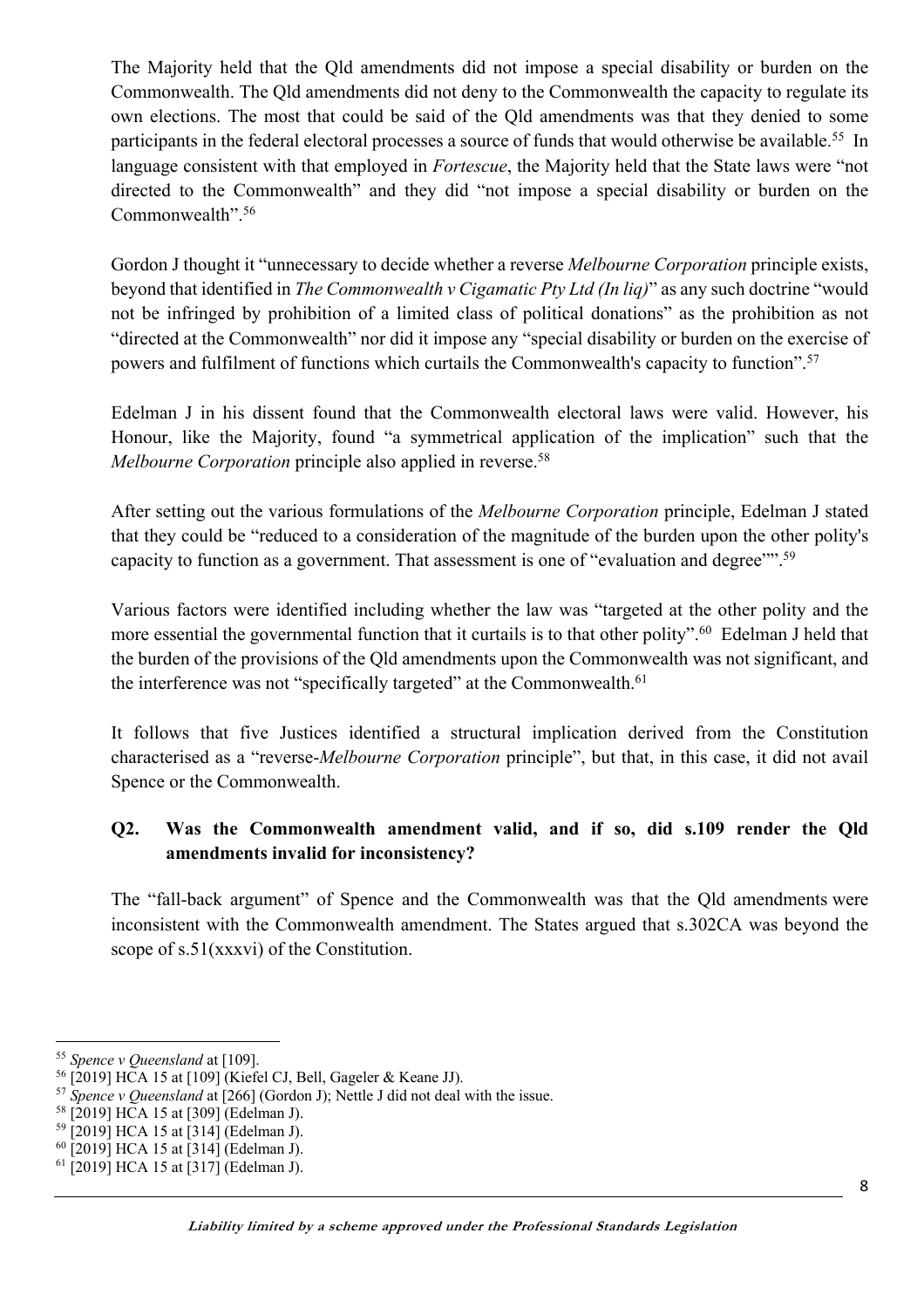The Majority held that the Commonwealth amendment was within the scope of the relevant head of Constitutional power to the extent that it operated to protect a donation earmarked for the dominant purpose of influencing voting at a federal election.<sup>62</sup> However, the breadth of the operation of the Commonwealth amendment extended to the "unallocated middle", where use of the gift for the purposes of a federal election may have been "nothing more than a bare possibility".<sup>63</sup>

For a law to be characterised as falling within the ambit of a Constitutional head of power, "it is enough that the law deals with the permitted topic". However, the law is not characterised based on "the motives which inspire it or the consequences which flow from it".<sup>64</sup>

The Majority accepted that the subject matter of federal elections is the election of candidates to the Senate and to the House, and that the registration of political parties was at least incidental to that subiect matter.<sup>65</sup> However, not everything done by a federally registered political party necessarily forms part of the subject matter of federal elections.

The main purpose of the Commonwealth amendment was submitted to be the protection of sources of funds which might be deployed by political entities in the federal electoral process, and to protect the federal electoral process by ensuring that participants were not starved of funds.

The Majority did not accept this contention by the plaintiff, finding instead a "disconformity between that purpose and the breadth of the operation of s.302CA".<sup>66</sup> That is, the Commonwealth amendment conferred immunity from the consequences of State electoral laws whose purpose was to limit the availability of funds to political parties to pursue a range of activities which had no connection with federal elections. Such activities were said to fall within "the heartland of State legislative power". 67

It followed that the connection between the operation of the Commonwealth amendment and the subject matter of legislative power was at best "remote".<sup>68</sup> The Commonwealth amendment was, accordingly, found by the Majority to be incapable of severance and therefore wholly invalid.

Nettle J held the Commonwealth amendment to be valid. His Honour was of the view that, in contrast to the Commonwealth's "essentially exclusive" power over federal elections, the States have narrowly defined specific legislative powers with respect to Commonwealth elections, which, with one exception<sup>69</sup>, are limited to making laws relating to Commonwealth elections until the Commonwealth otherwise provides.70

<sup>62</sup> *Spence v Queensland* at [55].

<sup>63</sup> *Spence v Queensland* at [56].

<sup>64</sup> *Murphyores Incorporated Pty Ltd v The Commonwealth* [1976] HCA 20; (1976) 136 CLR 1 at p.20 (Mason J; Gibbs J and Jacobs J each agreeing).

<sup>65</sup> *Spence v Queensland* at [72].

<sup>66</sup> *Spence v Queensland* at [81] (the disconformity being "the slightness of the impact of s 302CA on the subject matter of the federal electoral process and its much greater impact on matters outside that subject matter").

<sup>67</sup> *Spence v Queensland* at [80].

<sup>68</sup> *Spence v Queensland* at [82].

 $69$  The one exception occurs in s.9 of the Constitution, which provides for the Parliament of a State to make laws for determining the times and places of election of senators for the State.

<sup>70</sup> *Spence v Queensland* at [133].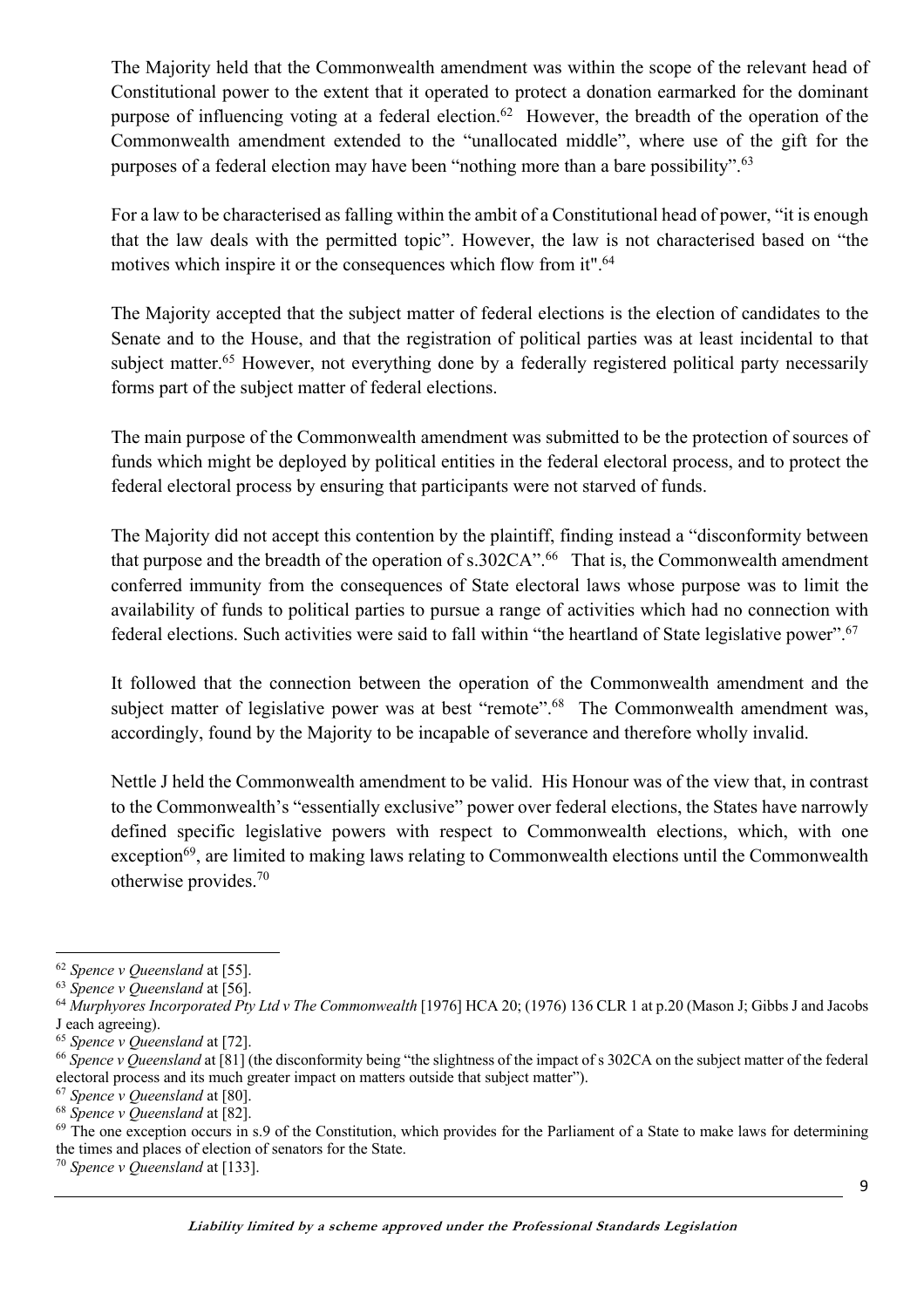Based on this reasoning, Nettle J found that there was "no doubt" that the Commonwealth had power to exclude State laws which prohibited political donations that were required for Commonwealth electoral purposes.71

As to whether there was a sufficient nexus with a Constitutional head of power and the Commonwealth amendment, Nettle J noted that the Commonwealth amendment formed part of the comprehensive legislative regime within the *Commonwealth Electoral Act 1918* (Cth) for the regulation of Commonwealth election funding and financial disclosure. That regime established an exclusive legislative power with respect to Commonwealth elections which the States have no interest in.<sup>72</sup>

Thus, Nettle J reasoned that as long as a donation is made to a Commonwealth electoral participant, even on an unallocated basis, it falls within the Commonwealth's legislative power "until and unless the donee determines to use the donation for purposes other than Commonwealth electoral purposes.<sup>73</sup>

The power to regulate the donations must extend to unallocated donations as, were it otherwise, the Commonwealth regime could be frustrated by the most transparent stratagems of evasion, namely by impressing the gifts with a lack of specificity as to where they were to be directed.74

It follows that Nettle J would have found the Commonwealth amendment to be valid law which prevailed over inconsistent Queensland amendments by reason of s.109 of the Constitution.75

Gordon J held the Commonwealth amendment to be valid. Her Honour stated the test as follows: a law of the Federal Parliament is made "with respect to" the subject matter of a power "when it relates to or affects that subject matter and the connection is not 'so insubstantial, tenuous or distant' that it cannot properly be described as a law with respect to that subject matter".76

Gordon J also identified that the wider scheme in the *Commonwealth Electoral Act 1918* (Cth) provides for regulation of donations in federal elections through a disclosure regime and prohibitions of foreign donations above specific monetary thresholds. It did this through characterisation of the recipients of donation (namely, as participants in federal elections)<sup>77</sup>, and through identifying the purpose for which donations may be used (namely, the potential use of the gift for the dominant purpose of influencing the way electors vote in a federal election). <sup>78</sup> It is only once these two interconnected aspects of the Commonwealth amendment are appreciated that it becomes apparent that it is a law with respect to the relevant head of Commonwealth power.

<sup>71</sup> *Spence v Queensland* at [134].

<sup>72</sup> *Spence v Queensland* at [139].

<sup>73</sup> *Spence v Queensland* at [141].

<sup>74</sup> *Spence v Queensland* at [141].

<sup>75</sup> *Spence v Queensland* at [145].

<sup>76</sup> *Spence v Queensland* at [197] (citing *Mulholland v Australian Electoral Commission* [2004] HCA 41; (2004) 220 CLR 181 at 208 [66], citing *Re Dingjan; Ex parte Wagner* [1995] HCA 16; (1995) 183 CLR 323 at 369 in turn citing *Melbourne Corporation v The Commonwealth* [1947] HCA 26; (1947) 74 CLR 31 at 79).

<sup>77</sup> *Spence v Queensland* at [204]-[208].

<sup>78</sup> *Spence v Queensland* at [209]-[211].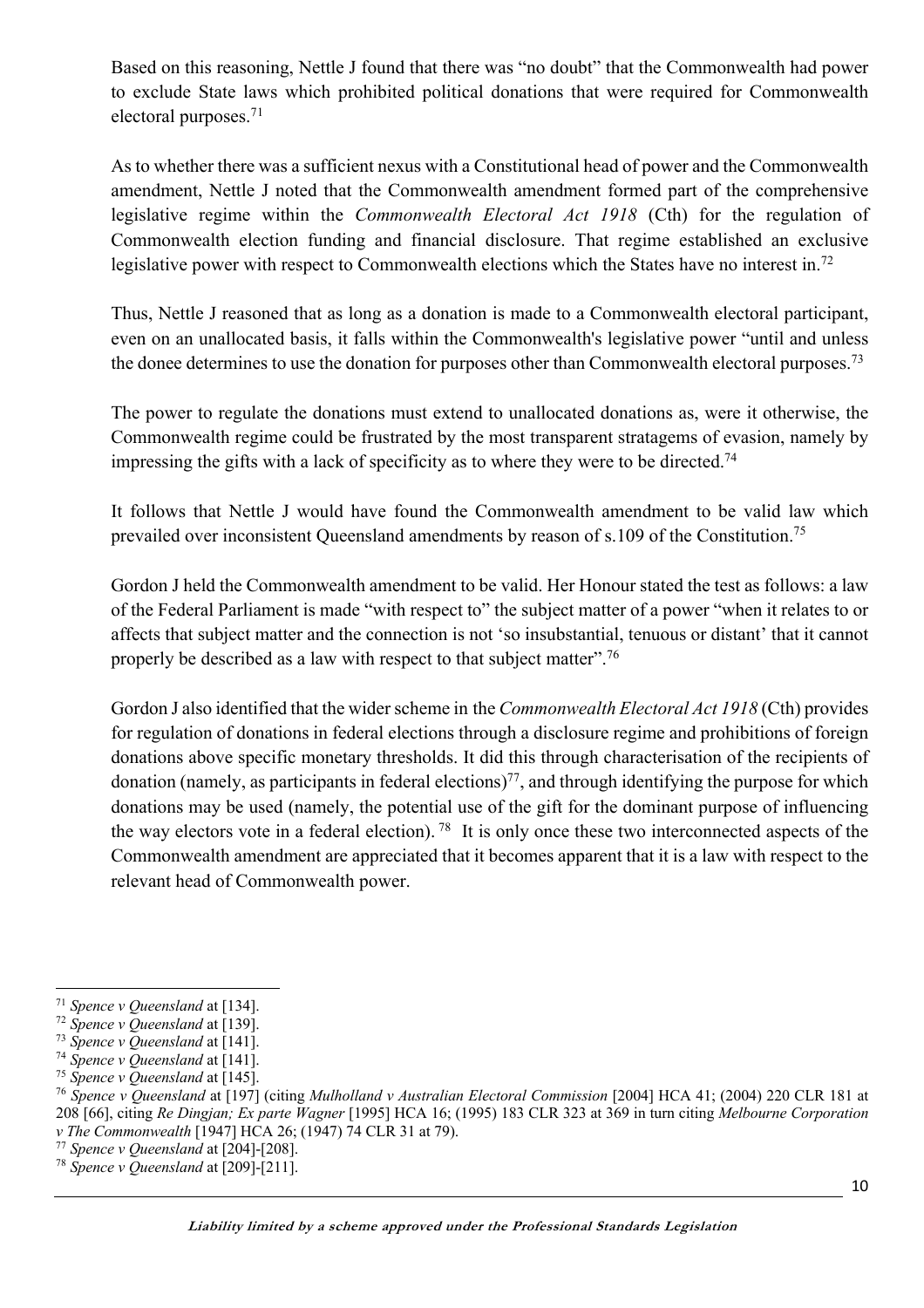Thus, her Honour concluded that as long as s.302CA fairly answers the description of a law with respect to federal elections (and it did, in her opinion), it does not matter that the law may affect the legislative powers of the States.<sup>79</sup>

Edelman J also held the Commonwealth amendment to be valid.<sup>80</sup> His Honour concentrated his reasoning on the distinction between legislative purpose and legislative effects.<sup>81</sup> His Honour found "no basis" for a conclusion that the Commonwealth amendments had an improper purpose, namely to establish an exclusive scheme of regulation of Commonwealth donations in order to weaken the ability of the States to regulate their own elections.<sup>82</sup> The fact there was an impairment was an effect of regulating the unallocated middle, but it was not the legislative purpose.

The Commonwealth amendments were closely tailored to the subject matter of the Commonwealth prohibited donor and disclosure regime found in the *Commonwealth Electoral Act 1918* (Cth) and accordingly valid.<sup>83</sup>

As can be seen from this analysis, the Majority took a very different view of the validity of the Commonwealth amendments to each of the Justices in the minority. The Majority's decision appears to turn on what was perceived to be "the breadth of the operation of s.302CA", whereas the minority took the view that the provision was "narrowly tailored" and within power.

# *Q3. Did the Qld amendments impermissibly burden the implied freedom of political communication?*

Spence argued that the Qld amendments were invalid on the basis they impermissibly burdened the constitutionally implied freedom of political communication.

The plaintiff sought to distinguish *McCloy* on the basis that the factual underpinnings in that decision did not pertain in Queensland. The Majority rejected the notion that any distinction could be drawn on the materials before the Court.<sup>84</sup>

The Majority found that the Qld amendments imposed a burden on political communication that was justified, and so did not infringe the constitutionally implied freedom of political communication.<sup>85</sup> Both Gordon J and Edelman J also found *McCloy* to be indistinguishable and similarly rejected Spence's attack on this ground.<sup>86</sup>

Nettle J had dissented in *McCloy* because he considered that the discriminatory nature of the prohibition could not be justified, and so would have upheld the plaintiff's submissions on this point.  $87$ The fact that property developers might make political donations in the hope of receiving political

<sup>87</sup> *Spence v Queensland* at [113].

<sup>79</sup> *Spence v Queensland* at [221], [231].

<sup>80</sup> *Spence v Queensland* at [339]-[340], [357].

<sup>81</sup> *Spence v Queensland* at [336].

<sup>82</sup> *Spence v Queensland* at [338], [361].

<sup>83</sup> *Spence v Queensland* at [357].

<sup>84</sup> *Spence v Queensland* at [94].

<sup>85</sup> *Spence v Queensland* at [97].

<sup>86</sup> *Spence v Queensland* at [264] (Gordon J); at [326] (Edelman J).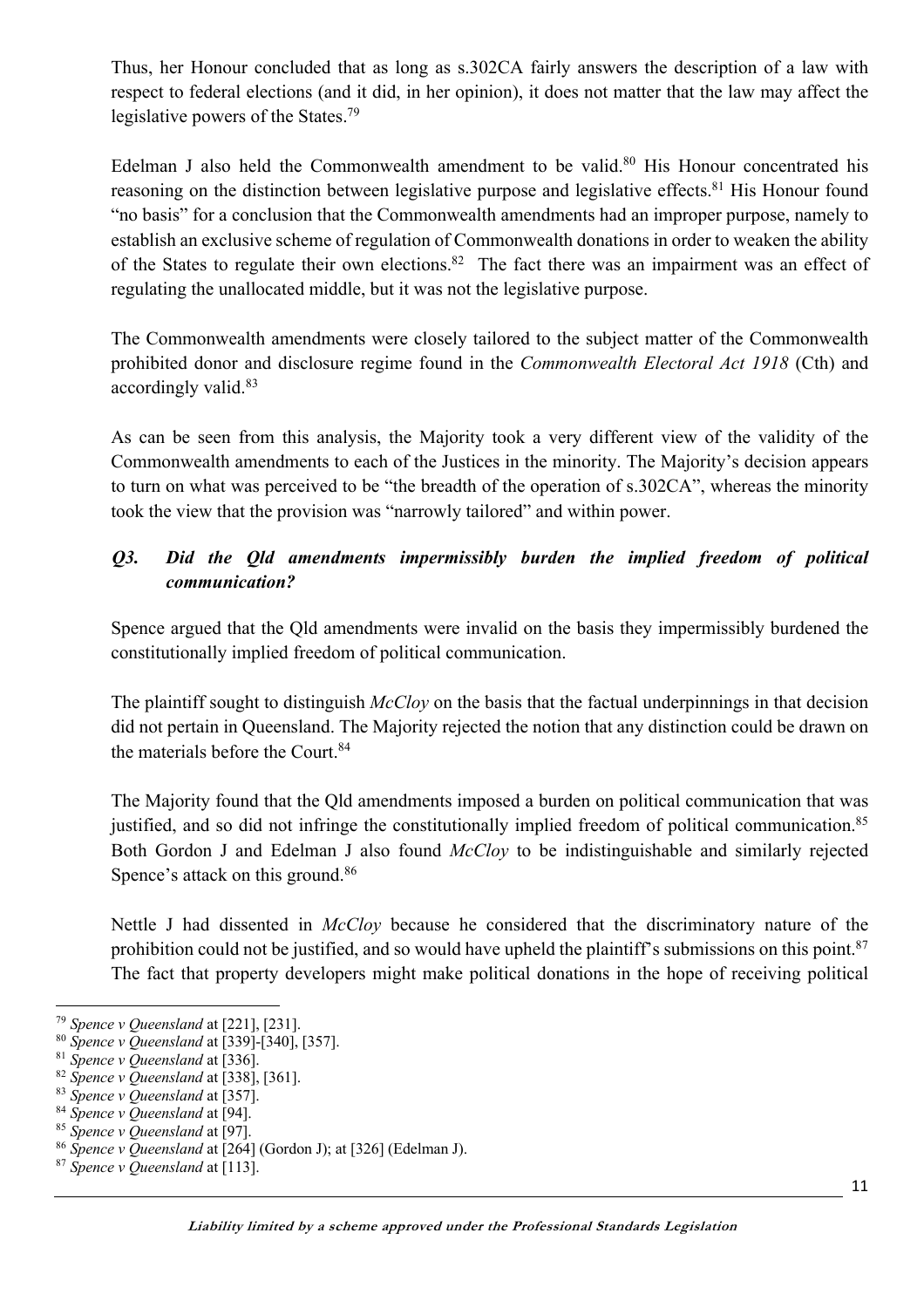favours did "not mark them out as a class so different from other sections of the electorate as to warrant discriminately prohibiting them from making political donations".<sup>88</sup> His Honour thought that distorting the playing field in this respect could not be justified.89

# *Q4. Was the Commonwealth amendment invalid as being contrary to the principle in Melbourne Corporation?*

As the Majority concluded that the Commonwealth amendment was invalid, there was no need to determine whether it infringed the doctrine of inter-governmental immunities expounded in *Melbourne Corporation*.

Nettle J held that there was "no merit in that submission" that the Commonwealth amendment offended the *Melbourne Corporation* principle as there was no significant curtailing or interfering with Queensland's legislative freedom. The State was free to legislate to criminalise corrupt political donations apart from donations to Commonwealth electoral participants that must or may be used for Commonwealth electoral purposes.<sup>90</sup>

Gordon J would also have found the Commonwealth amendment to be valid as it applied generally to the giving, receiving or retaining of gifts in the context of political donations, but it did not single out the States.<sup>91</sup> The only "burden" was the prospect of s.109 inconsistency, but that consequence would not deny the States the capacity to regulate their own elections. *Melbourne Corporation* was, accordingly, not engaged.<sup>92</sup>

Edelman J similarly rejected the attack on the Commonwealth amendment under the *Melbourne Corporation* principle. This was because the federal law was not "targeted" at the States; the amendment permitted the States a significant margin to develop their own legislative regimes concerning donations relating to State elections; and there was a significant interest regulating electoral expenditure to secure the independence of the Commonwealth systems of government.<sup>93</sup>

## **Conclusion**

The *Engineers Case* "exploded and unambiguously rejected" the doctrines of "reserved powers" and of "implied immunities" which endured in the first two decades following Federation.<sup>94</sup>

The doctrine of implied immunities has undergone a revival since the *Engineers Case* was decided. Not long after *Engineers*, Dixon J began to make inroads into the literalist approach confirmed in

<sup>88</sup> *Spence v Queensland* at [114].

<sup>89</sup> *Spence v Queensland* at [119].

<sup>90</sup> *Spence v Queensland* at [149].

<sup>91</sup> *Spence v Queensland* at [233].

<sup>92</sup> *Spence v Queensland* at [235].

<sup>93</sup> *Spence v Queensland* at [365]-[367].

<sup>94</sup> *Strickland v Rocla Concrete Pipes Ltd* [1971] HCA 40; 1971; 124 CLR 468 at p.485.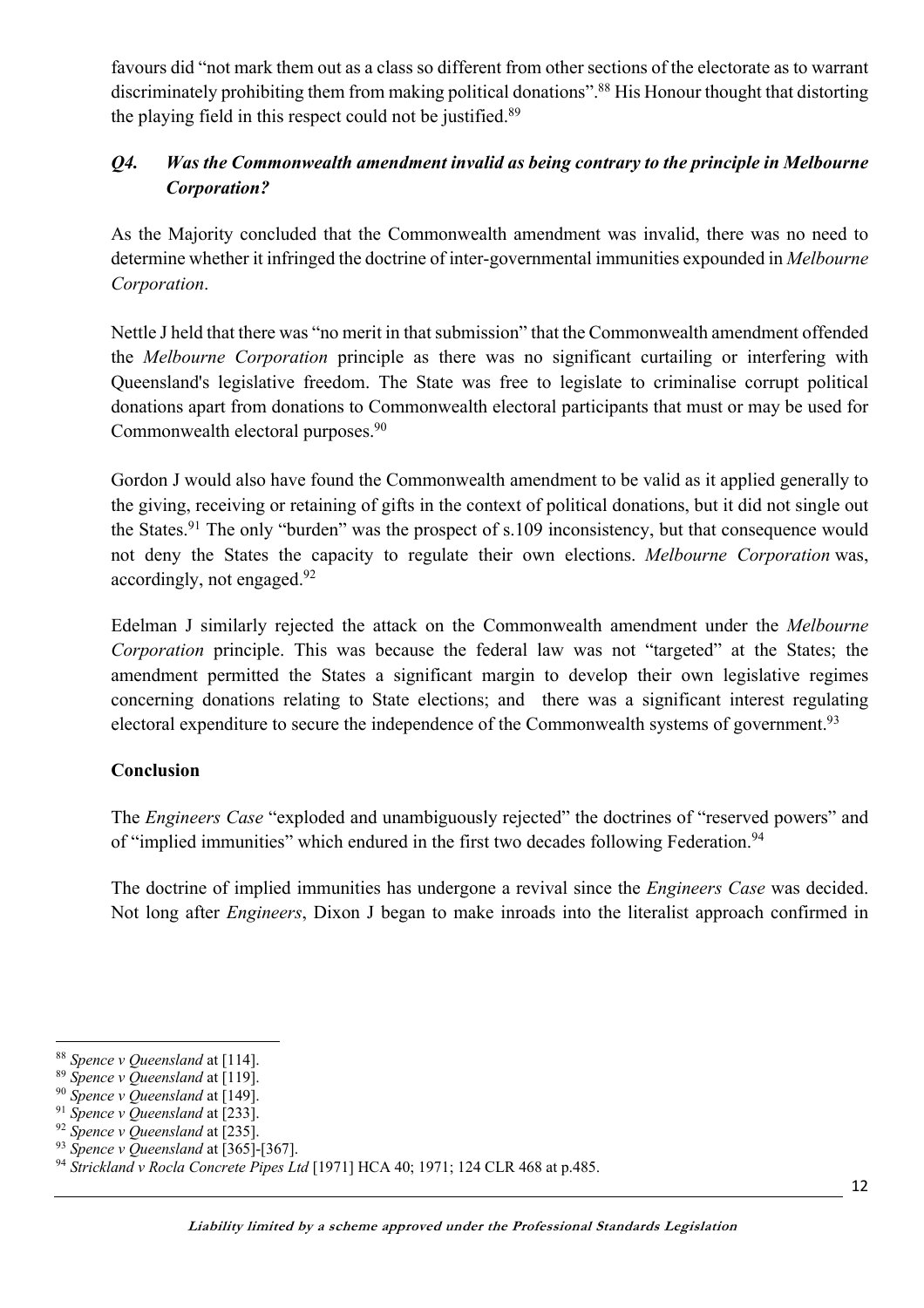1920.95 He did so on the basis that "strict and complete legalism"96 did not foreclose the use to be made of implications derived from the Constitutional text and its structure.<sup>97</sup>

A clear majority of the members of Court in *Spence* have now confirmed the existence of both a *Melbourne Corporation* implied immunity applicable to laws of the Commonwealth, as well as the reverse doctrine applicable to invalidate laws of the States.

No doubt attuned to the fact that the existence of reciprocal immunities might be thought to be recrudescent pre-*Engineers* heresies<sup>98</sup>, the Majority stated that "[n]o return to extreme and discredited notions of inter-governmental immunity" was involved in recognising that the Commonwealth and the States reciprocally have the benefit of the structural implication recognised in *Melbourne Corporation*. <sup>99</sup> This was said despite, or possibly because of, the Majority's conclusion that the Commonwealth amendment was invalid on the ground that it sought to regulate activities that were at "the heartland of State legislative power".<sup>100</sup>

What is left, however, is arguably a doctrine of reciprocal immunities with uncertain doctrinal foundations.

In the case of State immunity from Commonwealth interference, the possible doctrinal justifications on the road to the present formulation appear to be manifold. Following *Melbourne Corporation*, focus was centred around Dixon J's formulation with discrimination alone being recognised as a ground for invalidity. Discrimination was applied to invalidate a Commonwealth law in *Queensland Electricity Commission v The Commonwealth*<sup>101</sup> and featured in Mason J's two-limbed characterisation of the principle.102

In the years that followed *QEC*, there was a shift away from Dixon J's formulation and towards that of Starke J's in *Melbourne Corporation.* This in turn involved a move away from Mason J's characterisation in *QEC* and instead centred on Dawson J's single limb test in *QEC*, which embraced Starke J's original exposition.<sup>103</sup>

The reframed doctrine as expounded in *Austin v The Commonwealth* arguably set the bar at a level beyond that which the legislation in either *Melbourne Corporation* or *QEC* was required to meet. This is because Dixon J in *Melbourne Corporation* rested the principle upon the singling out of States for

<sup>95</sup> *Spence v Queensland* at [276] (Edelman J).

<sup>&</sup>lt;sup>96</sup> Owen Dixon, "Address upon taking the oath of office in Sydney as Chief Justice of the High Court of Australia on 21st April, 1952" in "Jesting Pilate – and other papers and addresses" (Sweet & Maxwell Ltd, London, 1965) at p.247; see also Albert Venn Dicey, "Introduction to the Study of the Law of the Constitution" (10th ed, 1959) at p.175 ("Legalism.. means Federalism").

<sup>97</sup> *Australian National Airways Pty Ltd v Commonwealth* [1945] HCA 41; (1945) 71 CLR 29 at 85 (Dixon J); *Lamshed v Lake*  [1958] HCA 14; (1958) 99 CLR 132 at pp.144-145 (Dixon CJ; Williams, Webb, Kitto & Taylor JJ agreeing).<br><sup>98</sup> R.P. Meagher & W.M.C. Gummow, "Sir Owen Dixon's Heresy" (1980) 54 Australian Law Journal 25 at p. 29 ("In truth, t

*Cigmatic* doctrine, in its various formulations is but a revival in fresh garb of one aspect of the immunity of instrumentalities doctrine, which in both of its operations was discarded in the *Engineers'* case"); see also Greg Craven, "Heresy as Orthodoxy: Were the Founders Progressivists?" [2003] *FedLawRw* 3; (2003) 31(1) *Federal Law Review* 87; Nicolee Dixon "Limiting the Doctrine of Intergovernmental Immunity" [1993] *QUTLawJI* 1; (1993) 9 *Queensland University of Technology Law Journal* 1.

<sup>99</sup> *Spence v Queensland* at [107] (Kiefel CJ, Bell, Gageler & Keane JJ).

<sup>&</sup>lt;sup>100</sup> Spence v Queensland at [80] (Kiefel CJ, Bell, Gageler & Keane JJ).

<sup>101</sup> [1992] HCA 45, (1985) 159 CLR 192 (*QEC*).

<sup>102</sup> *QEC* [1985] HCA 56; (1985) 159 CLR 192 at p.217 (Mason J).

<sup>103</sup> *Cf Austin v The Commonwealth* (2003) 215 CLR 185 at pp.281-282, [223] (McHugh J).